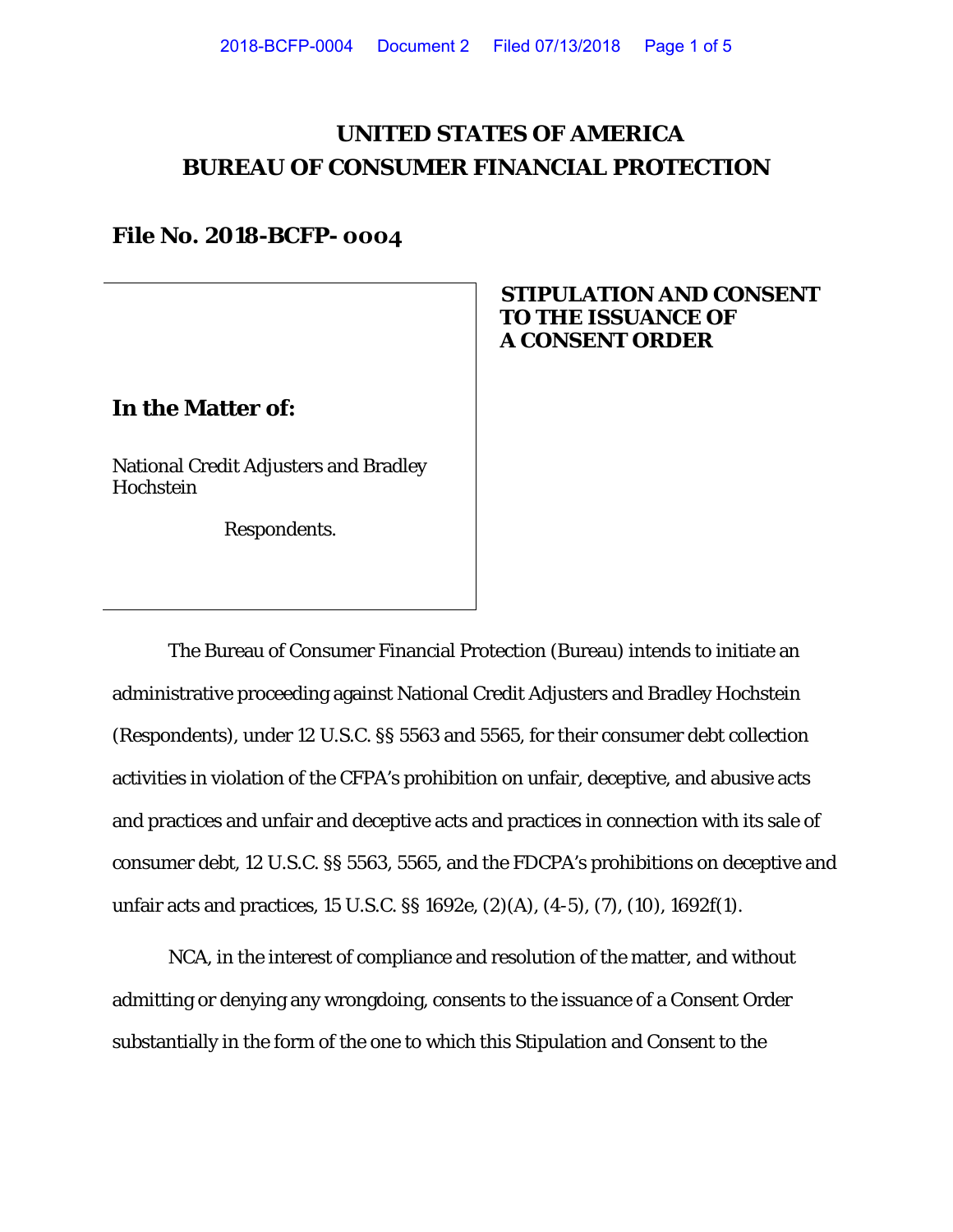Issuance of a Consent Order is attached (Consent Order), and which is incorporated by reference.

In consideration of the above premises, NCA agrees to the following:

#### **Jurisdiction**

1. The Bureau has jurisdiction over this matter under sections 1053 and 1055 of the Consumer Financial Protection Act of 2010 (CFPA), 12 U.S.C. §§ 5563, 5565.

#### **Consent**

- 2. NCA agrees to the issuance of the Consent Order, without admitting or denying any of the findings of fact or conclusions of law, except that NCA admits the facts necessary to establish the Bureau's jurisdiction over NCA and the subject matter of this action.
- 3. NCA agrees that the Consent Order will be deemed an "order issued with the consent of the person concerned" under 12 U.S.C. § 5563(b)(4), and agrees that the Consent Order will become a final order, effective upon issuance, and will be fully enforceable by the Bureau under 12 U.S.C. §§ 5563(d)(1) and 5565.
- 4. NCA voluntarily enters into this Stipulation and Consent to the Issuance of a Consent Order.
- 5. The Consent Order resolves only NCA's potential liability for law violations that the Bureau asserted or might have asserted based on the practices described in Section V of the Consent Order, to the extent such practices occurred during the Relevant Period and the Bureau knows about them as of the Effective Date. Respondents acknowledge that no promise or representation has been made by the Bureau or any employee, agent, or representative of the Bureau, about any

2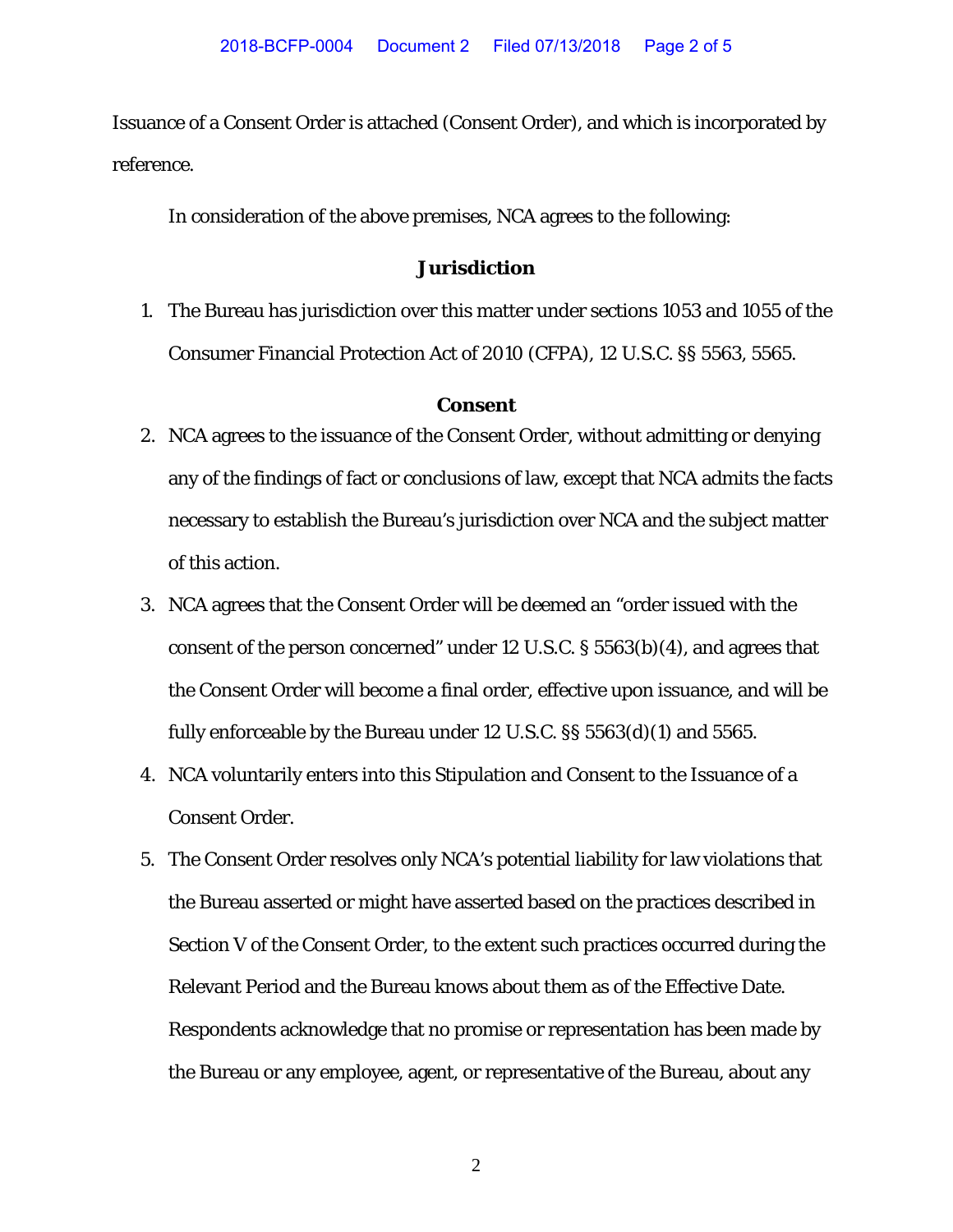liability outside of this action that may have arisen or may arise from the facts underlying this action or immunity from any such liability.

- 6. Respondents agree that the facts described in Section V of the Consent Order will be taken as true and be given collateral estoppel effect, without further proof, in any proceeding before the Bureau to enforce the Consent Order, or in any subsequent civil litigation by the Bureau to enforce the Consent Order or its rights to any payment or monetary judgment under the Consent Order, such as a non-dischargeability complaint in any bankruptcy case.
- 7. The terms and provisions of this Stipulation and the Consent Order will be binding upon, and inure to the benefit of, the parties hereto and their successors in interest.
- 8. NCA agrees that the Bureau may present the Consent Order to the Bureau Director for signature and entry without further notice.

#### **Waivers**

- 9. NCA, by consenting to this Stipulation, waives:
	- a. Any right to service of the Consent Order, and agrees that issuance of the Consent Order will constitute notice to NCA of its terms and conditions;
	- b. Any objection to the jurisdiction of the Bureau, including, without limitation, under section 1053 of the CFPA, 12 U.S.C. § 5563;
	- c. The rights to all hearings under the statutory provisions under which the proceeding is to be or has been instituted; the filing of proposed findings of fact and conclusions of law; proceedings before, and a recommended decision by, a hearing officer; all post-hearing procedures; and any other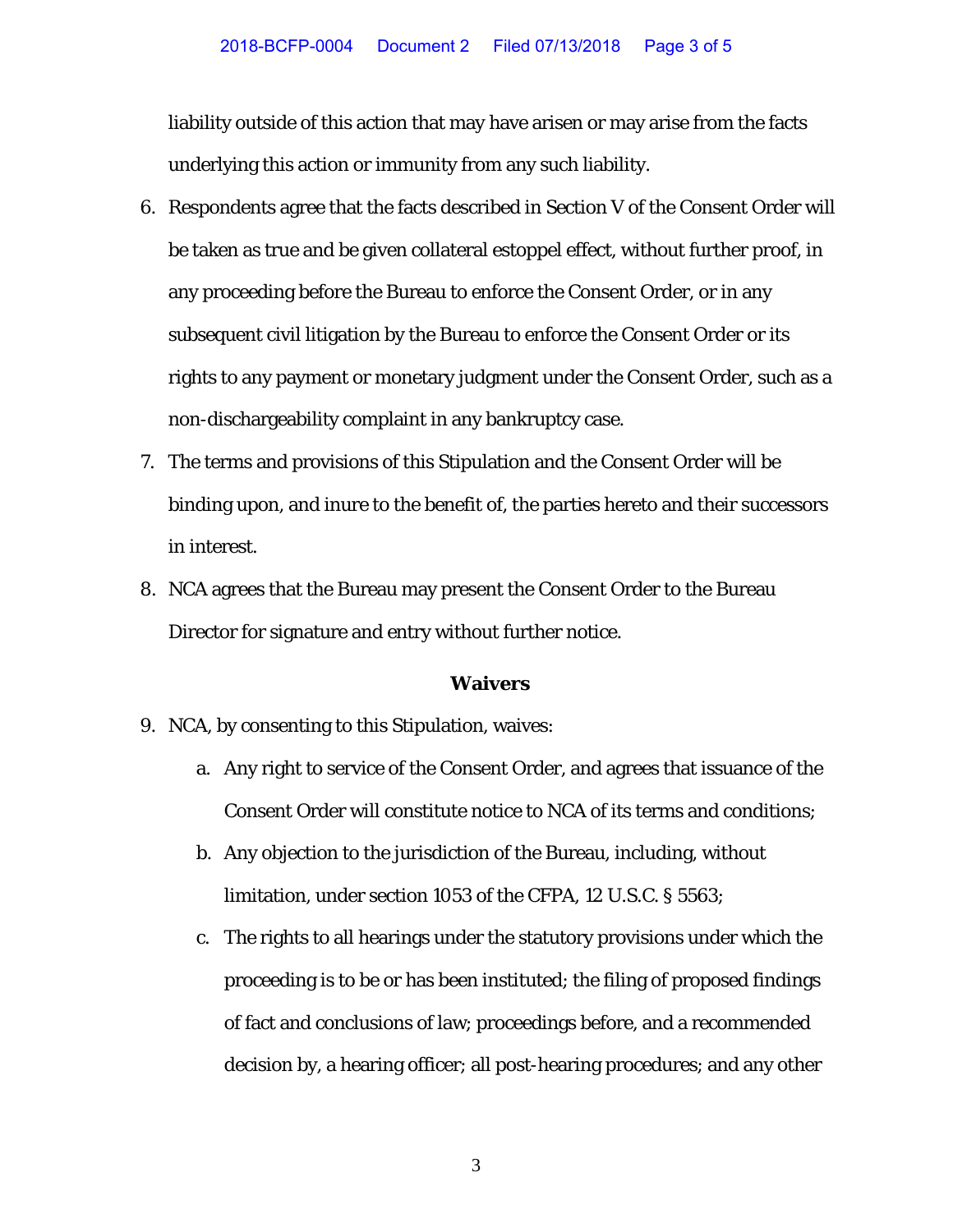procedural right available under section 1053 of the CFPA, 12 U.S.C. § 5563, or 12 CFR Part 1081;

- d. The right to seek any administrative or judicial review of the Consent Order;
- e. Any claim for fees, costs or expenses against the Bureau, or any of its agents or employees, and any other governmental entity, related in any way to this enforcement matter or the Consent Order, whether arising under common law or under the terms of any statute, including, but not limited to the Equal Access to Justice Act and the Small Business Regulatory Enforcement Fairness Act of 1996; for these purposes, Respondents agree that Respondents are not the prevailing party in this action because the parties have reached a good faith settlement;
- f. Any other right to challenge or contest the validity of the Consent Order;
- g. Such provisions of the Bureau's rules or other requirements of law as may be construed to prevent any Bureau employee from participating in the preparation of, or advising the Director as to, any order, opinion, finding of fact, or conclusion of law to be entered in connection with this Stipulation or the Consent Order; and
- h. Any right to claim bias or prejudgment by the Director based on the consideration of or discussions concerning settlement of all or any part of the proceeding.

National Credit Adjusters BY:

4